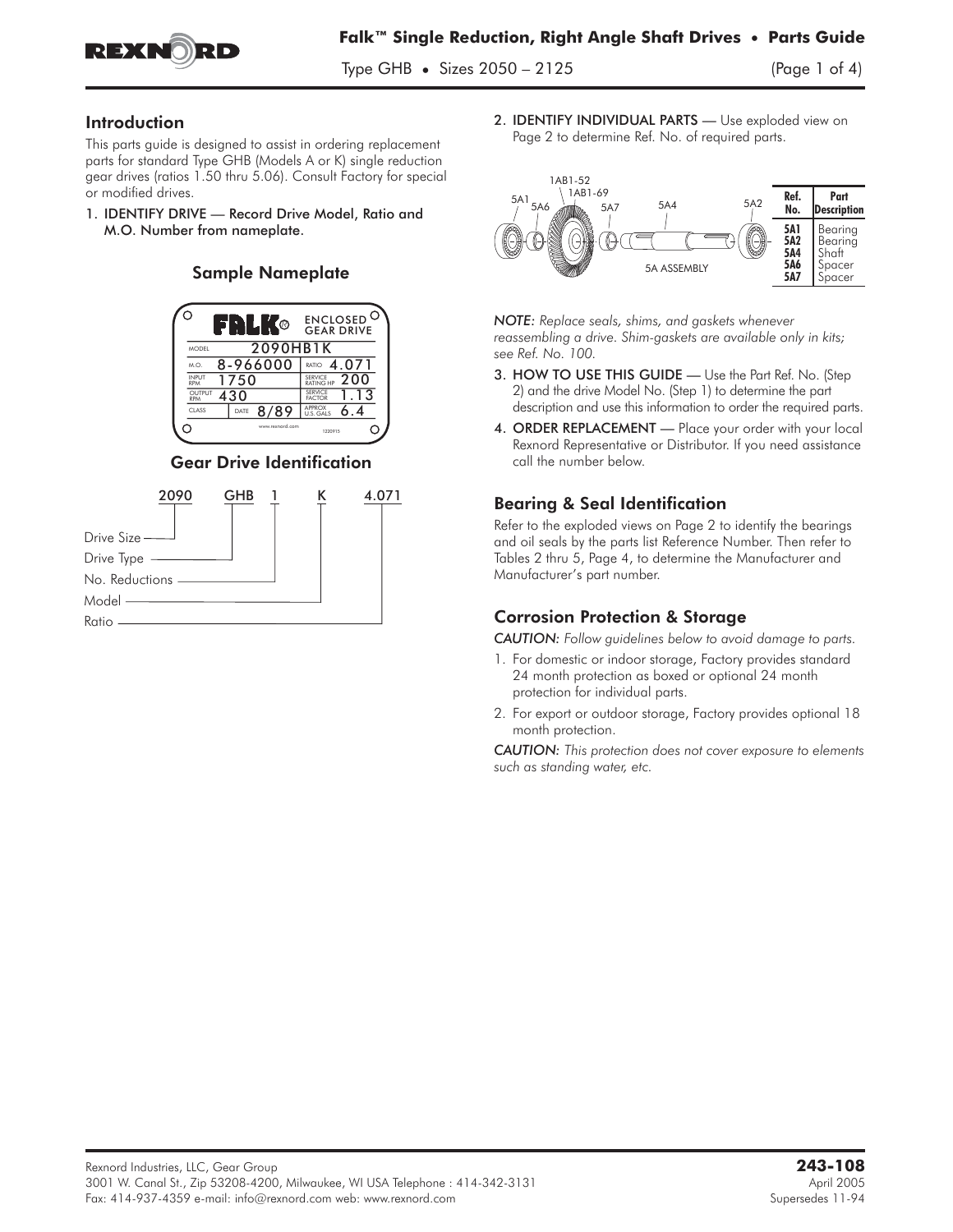

# Parts Diagram



### TABLE 1 — Parts List

| Ref. No. | <b>Part Description</b>                                                                                                                                                                                                                                                                                                                                                                                                                                                                                                                           | Ref. No.                        | <b>Part Description</b>                                                                                                                                                                                                                                                                                                                                                                                                                                                                                                                                                                                                                                                      |
|----------|---------------------------------------------------------------------------------------------------------------------------------------------------------------------------------------------------------------------------------------------------------------------------------------------------------------------------------------------------------------------------------------------------------------------------------------------------------------------------------------------------------------------------------------------------|---------------------------------|------------------------------------------------------------------------------------------------------------------------------------------------------------------------------------------------------------------------------------------------------------------------------------------------------------------------------------------------------------------------------------------------------------------------------------------------------------------------------------------------------------------------------------------------------------------------------------------------------------------------------------------------------------------------------|
|          | Housing (Consists of Base, Cover and all Hardware)<br>4   Dipstick<br>14 Shim-Gasket) Available as a Kit,<br>19 Shim-Gasket Specify Ref. #100<br>20 Shim-Gasket Specify Ref. #100<br>26   Air Vent<br><b>30</b>   H.S. Seal Cage Assembly<br>See Figures 4 & 5<br>on Page 3 for details.<br>31 thru 35   H.S. Seal Cage Parts<br>40   L.S. Seal Cage Assembly<br>41 thru 45   L.S. Seal Cage Parts<br><b>50</b> Shaft Guard (Optional)<br>60 Shaft Cover<br>100   Shim-Gasket Kit, Incls Ref. #14, 19, 20, & 1AB1-62<br>120   Backstop (Optional) | 1AB 1<br><b>1AB1-54   Shaft</b> | Bearing Cage Assembly– Incls. Ref. 30,<br>1AB1-50 thru 1AB1-70<br><b>IABI-50</b>   Bearings $(2)$<br><b>IABI-51</b> Bearing<br><b>IABI-52</b>   Bevel Gear, Replace with Ref. 1AB1-70<br>1AB1-53   Bevel Pinion, Replace with Ref. 1AB1-70 *<br><b>IABI-58</b> Spacer, Included with 1AB1-54 as required<br><b>1AB1-60</b>   Bearing Cage<br><b>1AB1-62</b> Seal Ring, Included with Ref. 100<br><b>IAB1-63</b> Spacer, Included with 1AB1 as required<br><b>IABI-69</b>   Gear Hub (Sizes 2100 thru 2120 only)<br><b>1AB1-70</b>   Bevel Gear Set, Incls. Ref. 1AB1-52 & 1AB1-53<br>5A   Shaft Assembly - Incls. Ref. 5A1 thru 5A7<br><b>5A1</b>   Bearing<br>5A2   Bearing |
|          |                                                                                                                                                                                                                                                                                                                                                                                                                                                                                                                                                   |                                 | SMA L                                                                                                                                                                                                                                                                                                                                                                                                                                                                                                                                                                                                                                                                        |

| Ref. No.                          | <b>Part Description</b>                                                                                                                                                                                                                                                                                                                                                                                                                                                                                   |  |  |  |
|-----------------------------------|-----------------------------------------------------------------------------------------------------------------------------------------------------------------------------------------------------------------------------------------------------------------------------------------------------------------------------------------------------------------------------------------------------------------------------------------------------------------------------------------------------------|--|--|--|
| 1AB1                              | Bearing Cage Assembly- Incls. Ref. 30,<br>1AB1-50 thru 1AB1-70                                                                                                                                                                                                                                                                                                                                                                                                                                            |  |  |  |
| <b>1AB1-54  </b> Shaft<br>1AB1-58 | <b>IAB1-50</b>   Bearings $(2)$<br><b>IAB1-51   Bearing</b><br><b>IABI-52</b>   Bevel Gear, Replace with Ref. 1AB1-70<br><b>1AB1-53  </b> Bevel Pinion, Replace with Ref. 1AB1-70 ★<br>Spacer, Included with 1AB1-54 as required<br><b>IABI-60</b>   Bearing Cage<br><b>IABI-62</b> Seal Ring, Included with Ref. 100<br><b>IABI-63</b> Spacer, Included with 1AB1 as required<br><b>IABI-69  </b> Gear Hub (Sizes 2100 thru 2120 only)<br><b>1AB1-70  </b> Bevel Gear Set, Incls. Ref. 1AB1-52 & 1AB1-53 |  |  |  |
| 5A6 I<br>5A7 I<br>6A              | 5A   Shaft Assembly – Incls. Ref. 5A1 thru 5A7<br><b>5A1</b>   Bearing<br><b>5A2</b>   Bearing<br><b>5A4  </b> Shaft<br>Spacer, Included with Ref. 5A4 as required<br>Spacer, Included with Ref. 5A4 as required<br>Fan Assembly - Incls. Ref. 6A1 thru 6A6                                                                                                                                                                                                                                               |  |  |  |
| 6A 1<br>6A3<br>6A6                | Fan<br>Guard<br>Baffle                                                                                                                                                                                                                                                                                                                                                                                                                                                                                    |  |  |  |

- Bevel pinions for ratios 3.38, 4.13 & 5.06 are SOS; others are bored bevel pinions.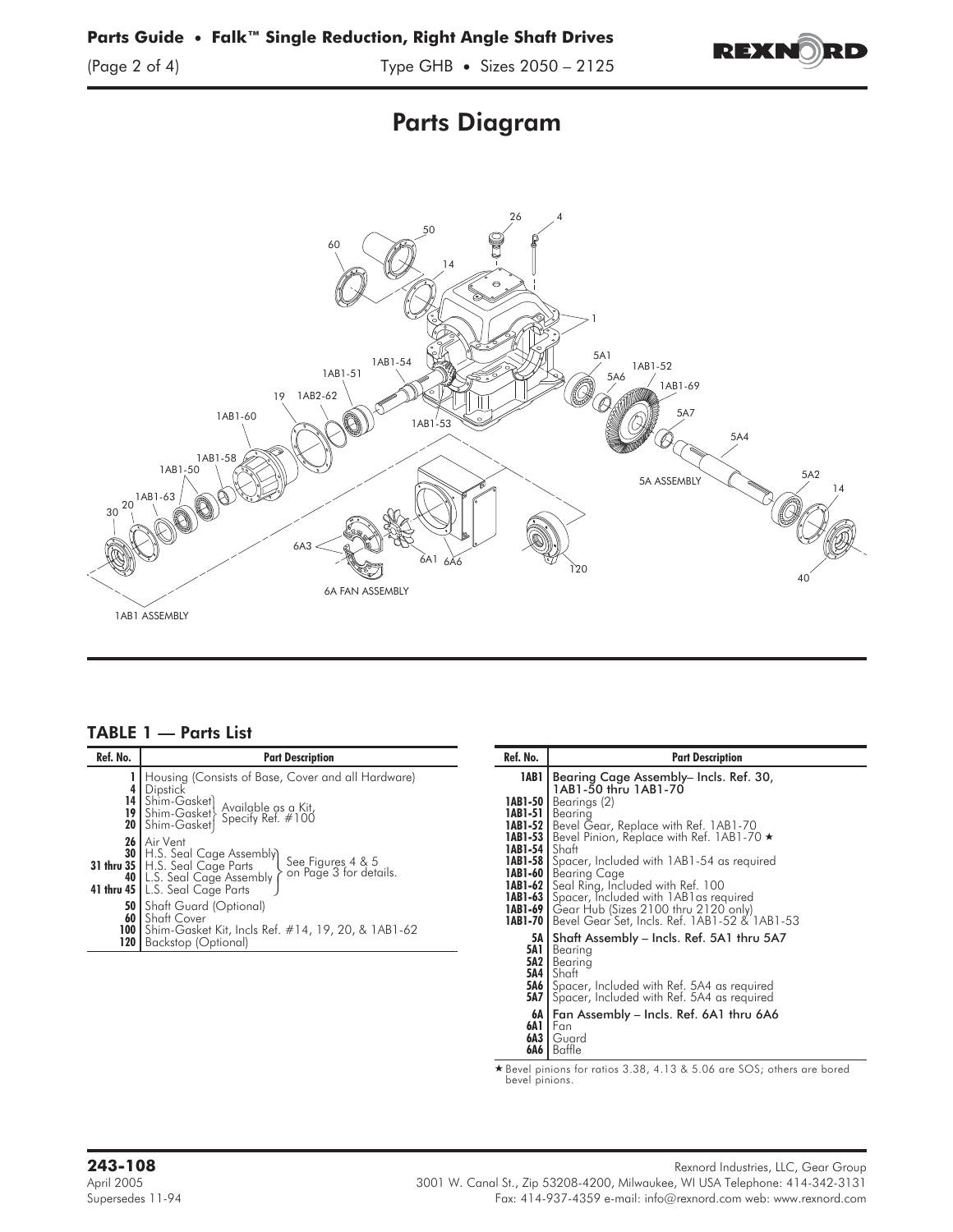

Type GHB **•** Sizes 2050 – 2125 (Page 3 of 4)

## Reference Numbers 30 & 40 Seal Assemblies



### H.S. Seal Cage Parts

| Ref. No.                                 | <b>Part Description</b>                                                                                                 |  |  |  |
|------------------------------------------|-------------------------------------------------------------------------------------------------------------------------|--|--|--|
| 30<br>$\frac{31}{32}$<br>$\frac{33}{35}$ | Seal Cage Assembly, Incls. Ref. Nos. Shown Above<br>Inner Seal Cage<br>Grease Purge Cage (Split)<br>Baffle Ring<br>Seal |  |  |  |

### L.S. Seal Cage Parts

| Ref. No.                   | <b>Part Description</b>                                                                                                 |  |  |
|----------------------------|-------------------------------------------------------------------------------------------------------------------------|--|--|
| 40<br>41<br>42<br>43<br>45 | Seal Cage Assembly, Incls. Ref. Nos. Shown Above<br>Inner Seal Cage<br>Grease Purge Cage (Split)<br>Baffle Ring<br>Seal |  |  |